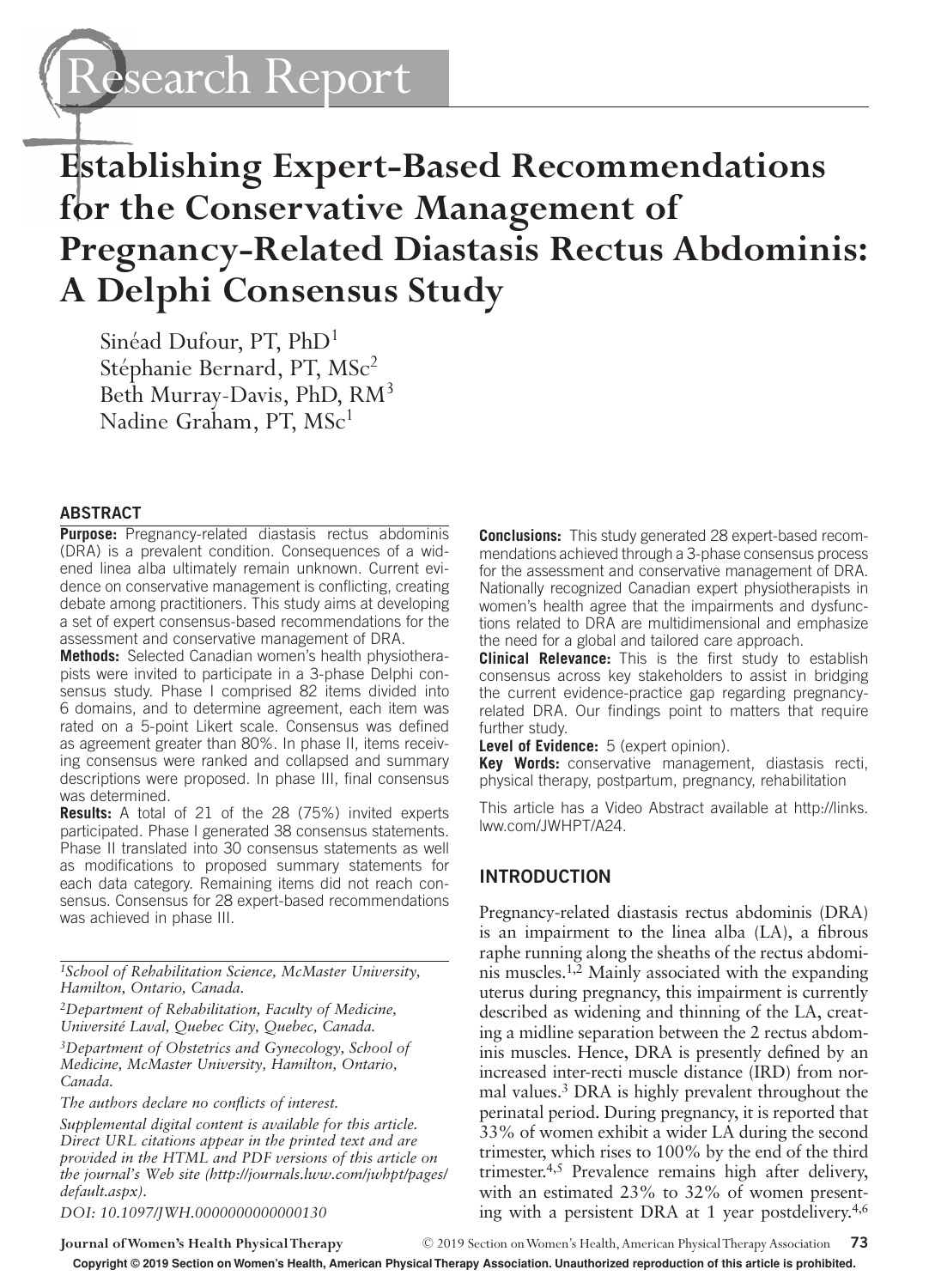Although being a highly prevalent condition in women, there is limited knowledge on the impacts and long-term sequelae of an increased IRD in pregnant and postpartum women.<sup>5</sup> With the many intrinsic anatomical links between the LA, the abdominal musculature, and the thoracolumbar spine, it has been suggested that DRA could affect trunk control.7–10 However, this relationship is not supported by recent evidence.<sup>11</sup> For instance, Fernandes da Mota et al<sup>5</sup> found no association between mild DRA, as defined by a greater than 16-mm IRD measured at 2 cm below the umbilicus, and lumbopelvic pain at 6 months postpartum. It remains unknown whether a correlation would be found in a group of women exhibiting larger IRDs or accompanied by other dysfunctions of the abdominal wall. Nonetheless, as methods for measurement and criteria for diagnosis remain unstandardized between studies, evidence on the functional consequences of DRA is lacking.

The methods of a conservative care approach to DRA therefore create much debate among health care providers and women seeking care. It is well known that exercise is one of the most common modalities used by physiotherapists to address DRA during the perinatal period.12 As for the effects of exercises during pregnancy, a small study by Chiarello et al<sup>11</sup> suggested that abdominal strengthening exercises (including transversus abdominis training), in addition to pelvic floor muscle (PFM) training and education on proper body mechanics, may be helpful to maintain small IRD during the prenatal period. On the contrary, Fernandes da Mota et al found<sup>5</sup> that women exercising regularly before and after pregnancy did not present with a lower risk of widening IRD. Regarding clinical practice with women who have previously given birth, regardless of the time since delivery, a national survey of women's health physical therapists (USA), conducted by Keeler et al,<sup>13</sup> determined that 89.2% of respondents used transversus abdominis exercises to address issues related to DRA and 62.5% used the Elizabeth Noble technique, where rectus abdominis muscles are manually approximated during a curl-up exercise. Despite the obvious popularity of these exercises, a review conducted by Benjamin et al<sup>12</sup> in 2014 on the effects of any pre- and postnatal exercises on DRA led to the conclusion that there was insufficient quality evidence to support any particular exercise approach for this condition. As the number of studies and the level of evidence remain limited, best conservative approach concerning DRA during and after pregnancy is debatable. Given that what presently constitutes the best approaches for this condition needs further research exploration and substantiation, we sought to bring together key knowledge users regarding this condition to inform practice through a systematic process of collecting expert knowledge and building consensus among them.

## **Objective**

The objective of this study was to establish a set of expert-based recommendations for the assessment and conservative management of pregnancy-related DRA up to 12 months postpartum.

## **METHODS**

## **Study Design**

An expert consensus process was conducted. A Delphi methodology was performed to collate expert knowledge and build systematic consensus. The Delphi technique is designed as a group communication process to achieve convergence of opinion on a specific issue.14–17 The Delphi method in its simplest form solicits the opinions of "experts" through a series of carefully designed questionnaires interspersed with information and opinion feedback.15 For this study, a 3-phase Web-based survey (SurveyMonkey Inc, 2017; San Mateo, California) design was adopted. Consensus was determined by level of agreement defined a priori. Following principles of participant anonymity, iterative questionnaire presentation and feedback of analysis were administered to participants in each phase.18–20 Informed by the "Knowledge to Action" framework of the Canadian Institutes for Health Research and principles of practice-based inquiry, identified experts were invited by e-mail to participate in this Delphi consensus.21–23 In each of the 3 phases, the feedback process within the Delphi method allowed for and encouraged the participants to reassess their initial judgments pertaining to information provided in previous iterations and provide comments.

## **Participants**

Following ethical approval from the Hamilton Integrated Research Ethics Board (#2319), an expert panel was purposively assembled and individuals were invited to participate. Participants were deemed to be "experts" through identification as nationally (Canadian) credentialed women's health physiotherapists, with evidenced clinical and/or academic achievements. Specifically, participants were either designated "Women's Health Clinical Specialist" through the Canadian Physiotherapy Association or involved in research, academic teaching or clinically oriented teaching outside of academia. To avoid selection bias, the research team collaborated with key stakeholders, including the members of the Executive Committee of the Women's Health Division of the Canadian Physiotherapy Association, to recognize all physiotherapy experts in women's health across Canada. A total of 28 experts were identified, from various clinical and academic backgrounds, ensuring a comprehensive representation (maximum variation

**74** © 2019 Section on Women's Health, American Physical Therapy Association Volume 43 • Number 2 • April/June 2019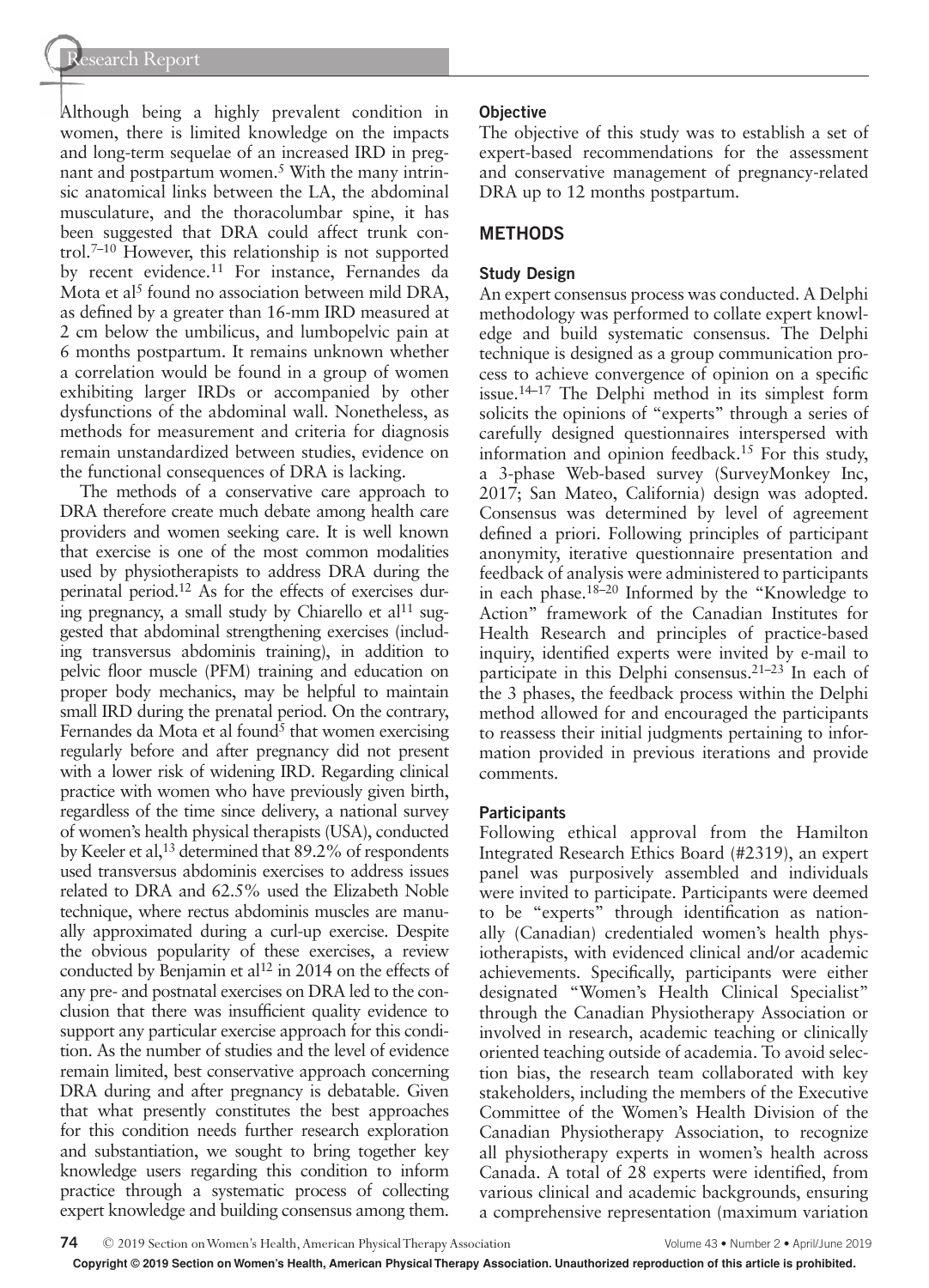sampling) of the field of women's health in physiotherapy in Canada.

## **Item Development**

A 3-step process was followed to develop the initial list of 82 items related to conservative management strategies for DRA that formed the items examined in phase I (see the Figure). The first step identified key relevant domains. This was achieved by the members of the research team, with the help of research assistants, by completing a comprehensive scoping review of the scientific literature. The research team comprised health disciplines in physiotherapy, medicine, and midwifery. Specifically, 4 databases were searched (CINAHL, MEDLINE, PubMed, and Google Scholar) and 4 separate search strategies were performed in each one: (1) diastasis rectus abdominis AND conservative care, (2) diastasis rectus abdominis AND assessment, (3) diastasis rectus abdominis AND management, and (4) diastasis rectus abdominis AND pregnancy. In addition to scoping published peer-reviewed literature, the team also reviewed "gray literature," specifically content of nonacademic postgraduate courses, published theses, and white papers. From this process, 6 domains related to the conservative management of DRA emerged, 4 of which pertained to different perinatal stages: (1) general perceptions on DRA, (2) prenatal period, (3) intrapartum, (4) early postpartum period, defined as the first 3 months following birth, (5) late postpartum, defined as period between the third month up to 1 year following birth, and (6) assessment. The second step involved the research team generating items within each domain from the literature base gathered during step 1. The final step involved reorganizing and restructuring the generated items so that they were written in an appropriate format to be rated for agreement vs disagreement in phase 1 of the Delphi. A pretest survey with 6 women's health physiotherapists was conducted to ensure clarity and appropriateness of each item of the survey. Once these steps were accomplished, the final version of phase I survey was sent out to participants.

## **Data Collection**

In phase I, participants were asked to rate each item of the online survey, indicating their degree of agreement on a 5-point Likert scale, with 1 being "strongly disagree" and 5 being "strongly agree." Consensus for item inclusion was defined a priori as greater than 80% agreement of respondents based on mean score calculations. Statements that had a mean ranking below 40% were removed and those with a mean ranking between 41% and 79% were kept for phase II for further exploration and consideration. In addition, points raised by participants in phase I (with a mean ranking of 41% or higher) in free-form text sections were added for further consideration in phase II. Following phase II, redundancy was identified and relevant items were collapsed or removed. In phase III, participants were asked to rank consensus items from phase II into 2 categories: (1) primary importance, meaning the recommendation is believed to be of high priority by the participants; and (2) secondary importance, for when the recommendation is thought to be important but not of primary importance to include. The summary statements were developed on the basis of an iterative process whereby the research team assembled these statements through thematic content analysis of free-text comments and feedback through phase I. Draft versions of these summaries were provided to participants in phase II, eliciting feedback before determining consensus in phase III. In phase III, the procedure for consensus outlined for phase II was repeated. Final consensus was determined on all recommendations from phase III presented as primary versus secondary importance based on the priority given by participants. Each phase lasted 4 to 6 weeks, with 2 reminder e-mails distributed to nonrespondents in each phase.

## **Data Analysis**

All data were extracted from the online survey and coded into a Microsoft Excel (2014) spreadsheet. Visual inspection of the data allowed identification of any missing or aberrant data. Coding of results allowed to pool data from the expert panel for each question. At each phase, the mean score for each



**Figure.** Flow of the study.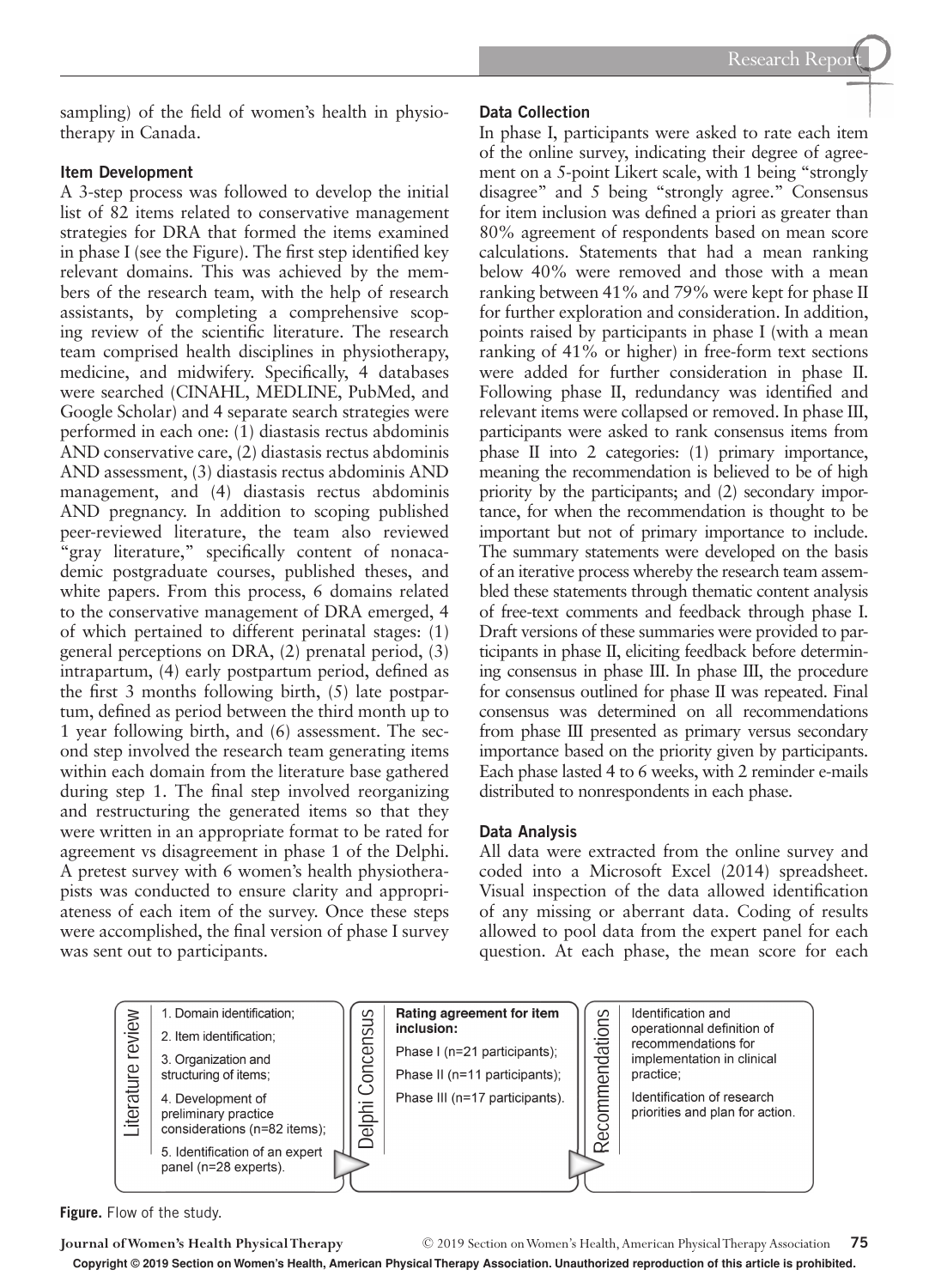individual item was calculated and transformed into a percentage using standard descriptive Microsoft Excel's statistical functions. Again, agreement was determined for mean score of 4 or more  $(\geq 80.0\%)$ .

## **RESULTS**

#### **Response Rate**

A total of 21 participants, out of 28 invited experts (75.0% participation rate), made up the panel in phase I, with representation spanning 6 provinces in Canada. All participants were female. Demographic characteristics of participants are presented in Table 1. A total of 11 (39.2%) participants contributed in phase II, and 17 (60.7%) participants contributed in phase III. All 21 participants who contributed in phase I also contributed in phase II, phase III, or both (see the Figure).

#### **Delphi Phases I and II**

After phase I, 38 of the 82 items achieved consensus for agreement among participants, 20 of which had a high percentage  $(>90\%)$  of agreement. Disagreement was determined for 9 of the 82 statements, and the remaining 40 required further exploration. Results from phase II translated into 28 statements that received consensus for agreement; 4 statements received consensus for disagreement and

|  |  |  | Table 1. Demographic Characteristics of Participants |  |  |
|--|--|--|------------------------------------------------------|--|--|
|--|--|--|------------------------------------------------------|--|--|

| Demographic Characteristics <sup>a</sup>                                                                     | Number of<br><b>Participants</b> |  |  |  |
|--------------------------------------------------------------------------------------------------------------|----------------------------------|--|--|--|
| Locationb                                                                                                    |                                  |  |  |  |
| Atlantic provinces                                                                                           | $\overline{c}$                   |  |  |  |
| Quebec                                                                                                       | 7                                |  |  |  |
| Ontario                                                                                                      | 9                                |  |  |  |
| Saskatchewan                                                                                                 | 1                                |  |  |  |
| Alberta                                                                                                      | 1                                |  |  |  |
| British Columbia                                                                                             | 3                                |  |  |  |
| Years in practice                                                                                            |                                  |  |  |  |
| $0 - 9$                                                                                                      | 5                                |  |  |  |
| $10-19$                                                                                                      | 11                               |  |  |  |
| $20+$                                                                                                        | 7                                |  |  |  |
| University faculty (PhD)                                                                                     | 8                                |  |  |  |
| Community education faculty                                                                                  | 14                               |  |  |  |
| Researchers                                                                                                  | 12                               |  |  |  |
| Clinical specialists: Canadian Physiotherapy<br>Association designation                                      | 4                                |  |  |  |
| Fellows of the Canadian Academy of Manipulative<br>Practitioners                                             | 8                                |  |  |  |
| <sup>a</sup> All participants were female.<br><sup>b</sup> Two participants work (teach) out of 2 provinces. |                                  |  |  |  |

were removed. The remaining items received mixed perspectives, requiring further exploration. For brevity purposes, only items achieving high agreement during phase I or II are reported and summarized in Table 2.

**Table 2. Results of Items Achieving Consensus—Phases I and II**

| Items Achieving Consensus With High Agreement<br><b>During Phases I and II</b>                                                                                                                                                                                                                          | <b>Phases</b><br>I and II $(\%)$ |  |  |  |  |
|---------------------------------------------------------------------------------------------------------------------------------------------------------------------------------------------------------------------------------------------------------------------------------------------------------|----------------------------------|--|--|--|--|
| Prenatal period                                                                                                                                                                                                                                                                                         |                                  |  |  |  |  |
| Avoid exercises that concentrically engage<br>the superficial abdominal muscles. <sup>a</sup>                                                                                                                                                                                                           | 83.2                             |  |  |  |  |
| Facilitate optimal coactivation of the inner unit<br>during exercises. <sup>b</sup>                                                                                                                                                                                                                     | 87.4                             |  |  |  |  |
| Promote effective tension-free diaphragmatic<br>breathing, such as breathing with a freely<br>moving abdomen.                                                                                                                                                                                           | 82.2                             |  |  |  |  |
| Emphasize postures that reduce excessive<br>sustained intra-abdominal pressure.                                                                                                                                                                                                                         | 90.6                             |  |  |  |  |
| Encourage optimal elimination habits to reduce<br>straining.                                                                                                                                                                                                                                            | 86.4                             |  |  |  |  |
| Early postpartum period                                                                                                                                                                                                                                                                                 |                                  |  |  |  |  |
| Avoid exercises that concentrically engage<br>the superficial abdominal muscles. <sup>a</sup>                                                                                                                                                                                                           | 83.2                             |  |  |  |  |
| Avoid exercises in which continence mechanism<br>is not maintained.                                                                                                                                                                                                                                     | 94.8                             |  |  |  |  |
| Avoid high-impact exercise.                                                                                                                                                                                                                                                                             | 86.4                             |  |  |  |  |
| Facilitate optimal coactivation of the inner unit<br>muscles during exercises. <sup>b</sup>                                                                                                                                                                                                             | 87.4                             |  |  |  |  |
| Late postpartum period                                                                                                                                                                                                                                                                                  |                                  |  |  |  |  |
| Avoid exercises that cause doming or invagination<br>of the LA.                                                                                                                                                                                                                                         | 93.6                             |  |  |  |  |
| Introduce front loaded exercises if tension through<br>the LA is maintained.                                                                                                                                                                                                                            | 90.0                             |  |  |  |  |
| Avoid exercises in which continence mechanism is<br>not maintained.                                                                                                                                                                                                                                     | 87.8                             |  |  |  |  |
| Progress core training if appropriate tension<br>through the LA is achieved.                                                                                                                                                                                                                            | 90.0                             |  |  |  |  |
| Address contributing pelvic girdle and thoracic<br>movement impairments.                                                                                                                                                                                                                                | 86.6                             |  |  |  |  |
| Assessment of DRA                                                                                                                                                                                                                                                                                       |                                  |  |  |  |  |
| Assess development of tension through the LA with<br>voluntary PFM and transverse abdominis<br>coactivation.                                                                                                                                                                                            | 88.8                             |  |  |  |  |
| Ensure optimal PFM contraction through a digital<br>examination.                                                                                                                                                                                                                                        | 84.4                             |  |  |  |  |
| Assess for doming or invagination of LA during<br>exercises.                                                                                                                                                                                                                                            | 82.2                             |  |  |  |  |
| A nonfunctional DRA is determined when tension<br>of LA cannot be developed voluntarily.                                                                                                                                                                                                                | 81.2                             |  |  |  |  |
| Abbreviations: DRA, diastasis rectus abdominis; LA, linea alba;<br>PFM, pelvic floor muscle.<br>aRefers to exercise that shortens the rectus abdominis muscles,<br>external obliques, and internal obliques.<br><b>bRefers to exercise including pelvic floor and transversus abdominis</b><br>muscles. |                                  |  |  |  |  |

**76** © 2019 Section on Women's Health, American Physical Therapy Association Volume 43 • Number 2 • April/June 2019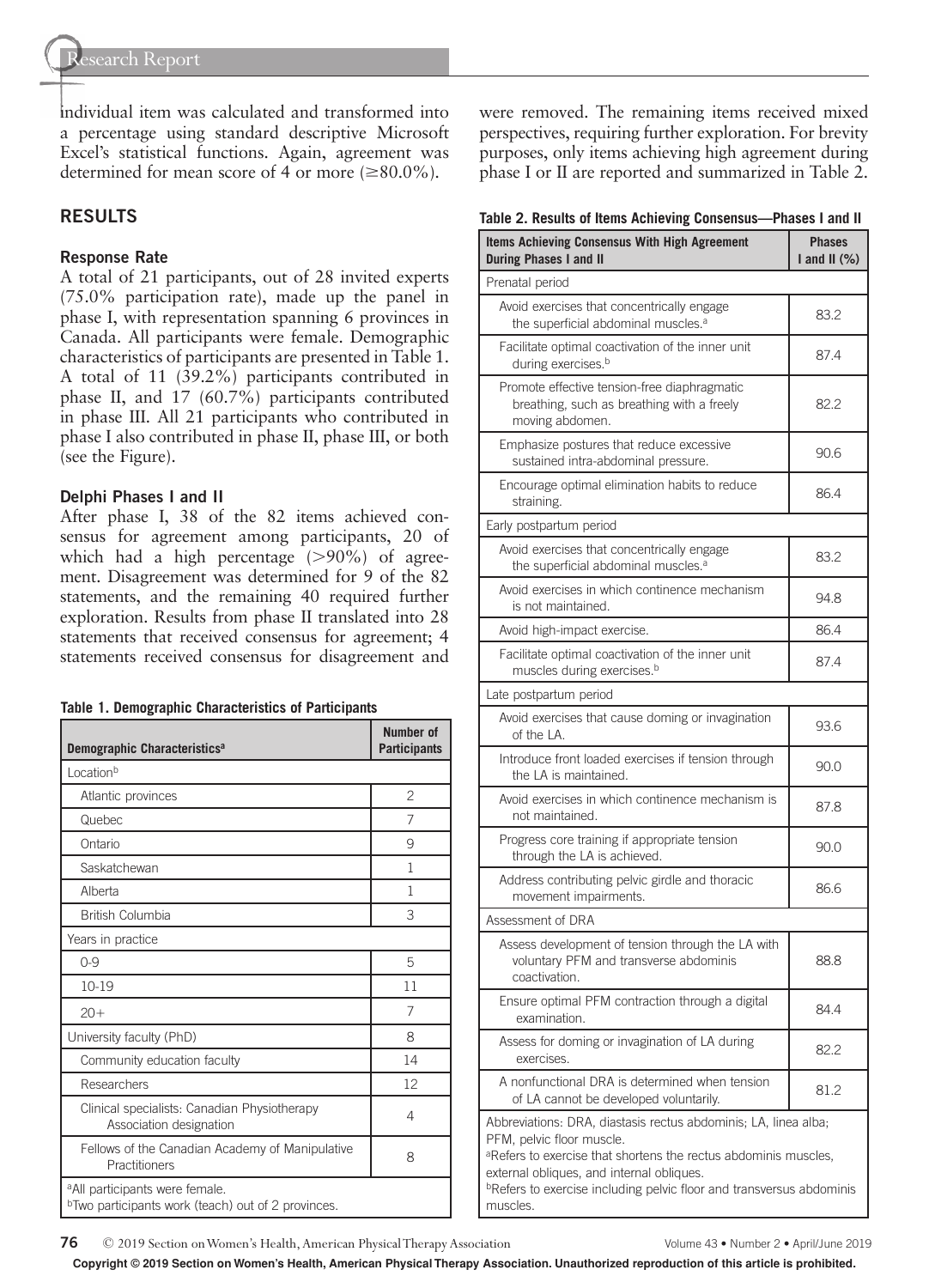#### **Delphi Phase III**

The output of the Delphi consensus process translated into 28 expert-based recommendations, organized according to the 6 previously indicated domains, prioritized into 2 categories: (1) primary importance and (2) secondary importance. In addition, the expert-based recommendations from each domain were accompanied by a summary statement. The first domain reflects general perspectives, and these recommendations translated into 1 summary description. The breakdown of recommendations within each domain was as follows: domain 2  $(prenatal) = 5$  recommendations; domain 3 (intra $partum$ ) = 4 recommendations; domain 4 (early postpartum) = 7 recommendations; domain 5 (late postpartum)= 9 recommendations; and domain 6  $(\text{assessment}) = 3$  recommendations. A complete list of established consensus-based summary statements and expert-based recommendations is presented in Table 3.

Several items from each domain did not reach consensus. For example, experts did not agree on the activity counseling item in domain 2 (prenatal). Participants generally indicated the importance of counseling pregnant women on appropriate activity; however, some did not feel this should be outlined as specific to DRA and others felt it should be more tailored to individual goals that encompass more than DRA. All recommendations in domain 3 (intrapartum) were reframed from phase I and approached from the perspective of the physiotherapists' advocacy role based on participant's feedback. One item in domain 4 (early postpartum), on avoiding front loaded positions, did not achieve consensus as it was indicated by many that there is too much individual variability related to this item for it to translate into a recommendation. For domain 5 (late postpartum), 3 items from phase II did not achieve consensus. Like the early postpartum domain, avoiding front loaded activities was deemed to implicate too many individual barriers. Counseling related to nutrition (73.4%) and sleep (63.6%) did not reach consensus either; the experts' perspectives were very mixed on these issues, although trending toward consensus. Consensus to remove 2 discussion items from phases I and II was also achieved during phase III. The first item was regarding highlighting exercises that eccentrically lengthen superficial abdominal muscles, referring to the rectus abdominis, and external and internal oblique muscles. Generally, the participants agreed by phase III that there was not enough evidence to support this item. The second item was the use of abdominal support; the main issue communicated was the lack of evidence to use abdominal binding as a corrective technique, although several participants did indicate they may use this tool in certain

situations. Related to domain 6 (assessment), the expert panel was not able to establish consensus on the items regarding measuring LA doming or invaginating, described as identifying through palpation a slackened LA that is collapsing inwardly or bulging out, as an assessment technique to identify failure to transfer load in the LA that may be seen in DRA. In addition, the experts were unable to establish consensus on what constitutes a "significant" or "severe" DRA. Several participants indicated palpable abdominal pulse or contents; however, agreement was not reached. Finally, the notion of ensuring that all recommendations did not elicit excessive or irrational fear among women surfaced across all domains. As such, some of the language in the final recommendations and summary statements reflects this prevailing sentiment.

#### **DISCUSSION**

The main objective of this consensus study was to identify a set of expert-based recommendations for the assessment and conservative management of pregnancy-related DRA for up to 12 months postpartum. Through a diverse panel of recognized experts from different backgrounds and regions of Canada, and a rigorous and systematic study design, this study allowed for the gathering and exploration of participants' knowledge and experiences.<sup>23</sup> The importance of engaging knowledge users throughout the various steps of research represents an approach that is currently advocated for as it harnesses a potential to garner results that will directly impact clinical practice.<sup>21</sup> From a predetermined threshold for determining agreement or disagreement among participants, a total of 28 recommendations were established after a 3-phase Delphi consensus. Interestingly, most recommendations that achieved agreement regarding management of DRA point toward the need to understand, assess, and approach impairments of the LA as an integrative component of the thoracopelvic abdominal system. To provide the most appropriate care for any woman presenting pregnancy-related DRA, practitioners first need to assess and determine the extent of the problem. One notable finding from this study relates to using IRD as the main or only criterion for assessing and diagnosing impairments of the LA. Such notion was challenged by the participating experts, and this perspective is shared by other authors as well.25 For instance, experts from this study emphasized the need to assess various anatomical and functional aspects of the LA in addition to the measure of IRD, such as palpation at rest to appreciate the integrity of the anatomical structure aspects of the LA, as well as fascial tension, or passive resistance at palpation,

**Journal of Women's Health Physical Therapy** © 2019 Section on Women's Health, American Physical Therapy Association **77**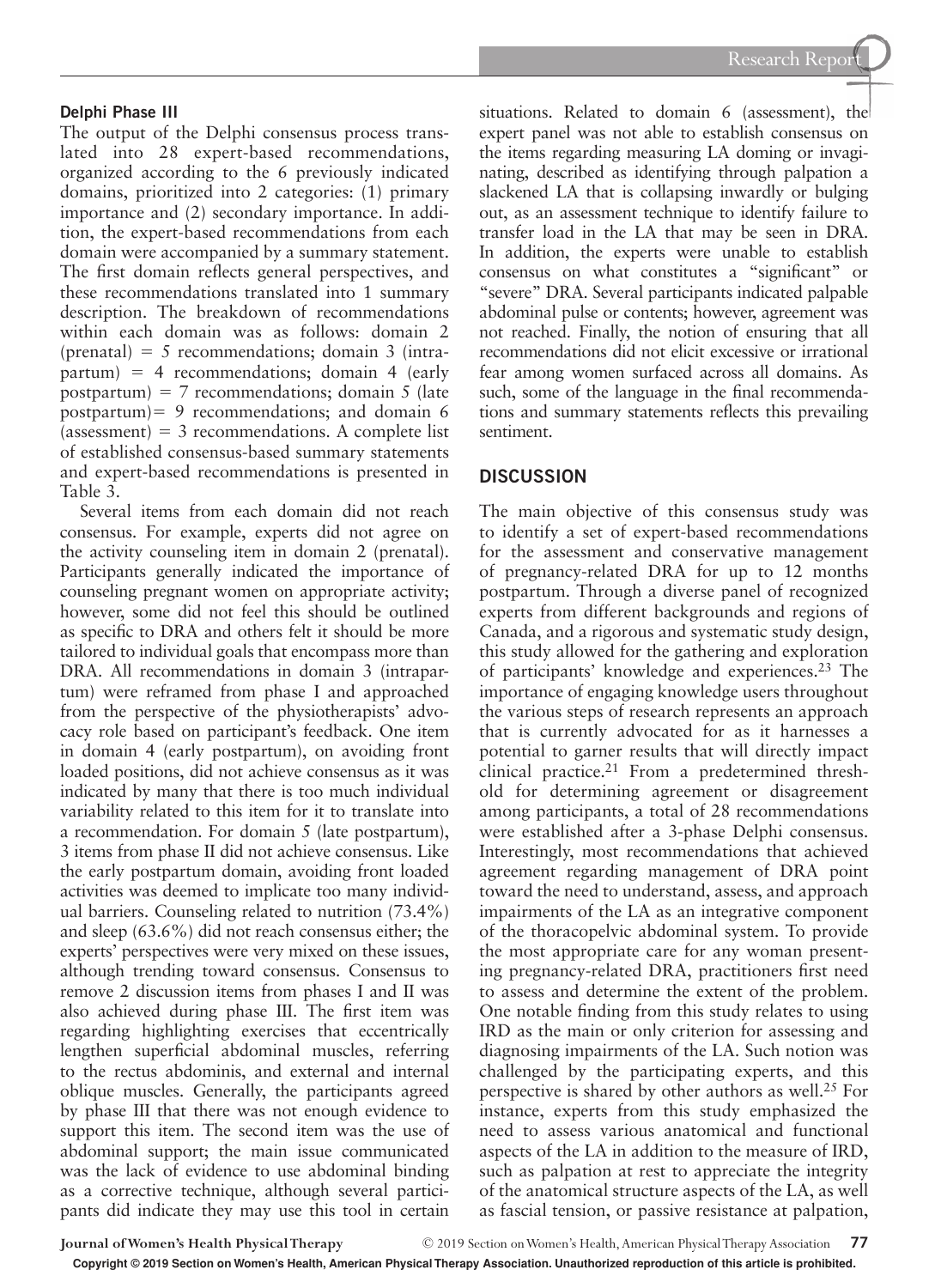| Table 3. Final Expert-Based Summary Statements (A) and Recommendations (B) Derived From Items Achieving Consensus During Phase III                                                                                                                                                                                                                                                                                                                                                                                                                                                                                                                                                                                                                                                                                                                                                                                                                                                                                                                                                                                                                                                                                                                                                                                                                                                                                                                                                          |  |  |  |  |  |
|---------------------------------------------------------------------------------------------------------------------------------------------------------------------------------------------------------------------------------------------------------------------------------------------------------------------------------------------------------------------------------------------------------------------------------------------------------------------------------------------------------------------------------------------------------------------------------------------------------------------------------------------------------------------------------------------------------------------------------------------------------------------------------------------------------------------------------------------------------------------------------------------------------------------------------------------------------------------------------------------------------------------------------------------------------------------------------------------------------------------------------------------------------------------------------------------------------------------------------------------------------------------------------------------------------------------------------------------------------------------------------------------------------------------------------------------------------------------------------------------|--|--|--|--|--|
| <b>Expert-Based Recommendations</b>                                                                                                                                                                                                                                                                                                                                                                                                                                                                                                                                                                                                                                                                                                                                                                                                                                                                                                                                                                                                                                                                                                                                                                                                                                                                                                                                                                                                                                                         |  |  |  |  |  |
| Domain 1: General perspectives on DRA                                                                                                                                                                                                                                                                                                                                                                                                                                                                                                                                                                                                                                                                                                                                                                                                                                                                                                                                                                                                                                                                                                                                                                                                                                                                                                                                                                                                                                                       |  |  |  |  |  |
| A. Summary statement                                                                                                                                                                                                                                                                                                                                                                                                                                                                                                                                                                                                                                                                                                                                                                                                                                                                                                                                                                                                                                                                                                                                                                                                                                                                                                                                                                                                                                                                        |  |  |  |  |  |
| Pregnancy-related DRA represents an important and under-recognized concern. All relevant health and fitness providers working with pregnant<br>women should know how to promote best care practices for this condition; however, general agreement of what constitutes the best approach<br>is lacking. Given that the complex 3-dimensional tissue of the LA is intrinsic to the thoracopelvic abdominal manometric system, compromised<br>integrity of the LA needs to be considered within the context of this system. As experts in women's health, we have come to understand that<br>the impairments and dysfunctions related to DRA as multidimensional and multifactorial. Furthermore, in line with other thoracic, lumbar, and<br>pelvic conditions we manage in the profession of physiotherapy, the interaction between the musculoskeletal, nervous, and immune systems<br>represents a central aspect of our global care approach, which is then individually tailored. Thus, our approach allows for the integrated target-<br>ing of modifiable factors that are potential drivers of DRA and associated impairments or participation restrictions across multiple dimensions.<br>As a group, we have agreed that a set of practice principles are needed when working with women to guide clinical decision-making with<br>respect to pregnancy-related DRA. These practice principles have been developed with intent of guiding practice of all relevant care providers. |  |  |  |  |  |
| B. Recommendations                                                                                                                                                                                                                                                                                                                                                                                                                                                                                                                                                                                                                                                                                                                                                                                                                                                                                                                                                                                                                                                                                                                                                                                                                                                                                                                                                                                                                                                                          |  |  |  |  |  |
| None identified.                                                                                                                                                                                                                                                                                                                                                                                                                                                                                                                                                                                                                                                                                                                                                                                                                                                                                                                                                                                                                                                                                                                                                                                                                                                                                                                                                                                                                                                                            |  |  |  |  |  |
| Domain 2: Prenatal                                                                                                                                                                                                                                                                                                                                                                                                                                                                                                                                                                                                                                                                                                                                                                                                                                                                                                                                                                                                                                                                                                                                                                                                                                                                                                                                                                                                                                                                          |  |  |  |  |  |
| A. Summary statement                                                                                                                                                                                                                                                                                                                                                                                                                                                                                                                                                                                                                                                                                                                                                                                                                                                                                                                                                                                                                                                                                                                                                                                                                                                                                                                                                                                                                                                                        |  |  |  |  |  |
| As experts in women's health, we understand the importance of promoting health for women and their developing babies. We recognize the pre-<br>natal period as a time of transition that warrants mindfulness related to exercise and movement strategies to promote optimal physical function<br>through the pregnancy, limit potential functional impairment, and prepare for birth and postpartum recovery. As a group, we have agreed on 5<br>practice principles as they relate to prenatal care when considering DRA.                                                                                                                                                                                                                                                                                                                                                                                                                                                                                                                                                                                                                                                                                                                                                                                                                                                                                                                                                                 |  |  |  |  |  |
| B. Recommendations                                                                                                                                                                                                                                                                                                                                                                                                                                                                                                                                                                                                                                                                                                                                                                                                                                                                                                                                                                                                                                                                                                                                                                                                                                                                                                                                                                                                                                                                          |  |  |  |  |  |
| 1. Emphasize static and dynamic postures that reduce excessive intra-abdominal pressures (ie, maintaining a relaxed neutral spine). <sup>a</sup><br>2. Encourage habitual activity patterns that reduce repeated increases in intra-abdominal pressure (ie, rolling to the side to get up; avoid<br>straining on the toilet). <sup>a</sup><br>3. Commence inner unit exercises that facilitate optimal isolated and synergistic activation of the inner unit, and once control is achieved,<br>progress with tailored outer unit and functionally oriented exercises. <sup>a</sup><br>4. Avoid exercises that concentrically engage the superficial abdominal muscles (ie, sit-ups). <sup>b</sup><br>5. Encourage a breathing pattern that promotes a tension-free diaphragmatic pattern (eg, downward motion of diaphragm and lateral costal<br>expansion on inhale). <sup>b</sup>                                                                                                                                                                                                                                                                                                                                                                                                                                                                                                                                                                                                         |  |  |  |  |  |
|                                                                                                                                                                                                                                                                                                                                                                                                                                                                                                                                                                                                                                                                                                                                                                                                                                                                                                                                                                                                                                                                                                                                                                                                                                                                                                                                                                                                                                                                                             |  |  |  |  |  |
| Domain 3: Intrapartum                                                                                                                                                                                                                                                                                                                                                                                                                                                                                                                                                                                                                                                                                                                                                                                                                                                                                                                                                                                                                                                                                                                                                                                                                                                                                                                                                                                                                                                                       |  |  |  |  |  |
| A. Summary statement                                                                                                                                                                                                                                                                                                                                                                                                                                                                                                                                                                                                                                                                                                                                                                                                                                                                                                                                                                                                                                                                                                                                                                                                                                                                                                                                                                                                                                                                        |  |  |  |  |  |
| As experts in women's health, we approach intrapartum care from the perspective of promoting strategies that are least likely to result in impair-<br>ment to the pelvic tissues or dysfunction in the thoracopelvic abdominal manometric system. Our perspectives are congruent with best prac-<br>tice guidelines for physiologic birth published by the Society of Obstetricians and Gynecologists of Canada. <sup>24</sup> As a group, we have agreed on 4<br>practice principles related to intrapartum care, considering DRA within the context of global pelvic health.                                                                                                                                                                                                                                                                                                                                                                                                                                                                                                                                                                                                                                                                                                                                                                                                                                                                                                              |  |  |  |  |  |
| B. Recommendations                                                                                                                                                                                                                                                                                                                                                                                                                                                                                                                                                                                                                                                                                                                                                                                                                                                                                                                                                                                                                                                                                                                                                                                                                                                                                                                                                                                                                                                                          |  |  |  |  |  |
| 1. Advocate for the ability to be mobile during labor. <sup>a</sup><br>2. Avoid directed pushing practices that increase intra-abdominal pressure for sustained periods and close the glottis (ie, Valsalva maneuver). <sup>a</sup><br>3. Advocate for sacrum freeing rather than recumbent birth positions. <sup>b</sup><br>4. Advocate for practices that reduce the likelihood of operative birth procedures. <sup>b</sup>                                                                                                                                                                                                                                                                                                                                                                                                                                                                                                                                                                                                                                                                                                                                                                                                                                                                                                                                                                                                                                                               |  |  |  |  |  |
| Domain 4: Early postpartum period                                                                                                                                                                                                                                                                                                                                                                                                                                                                                                                                                                                                                                                                                                                                                                                                                                                                                                                                                                                                                                                                                                                                                                                                                                                                                                                                                                                                                                                           |  |  |  |  |  |
| A. Summary statement                                                                                                                                                                                                                                                                                                                                                                                                                                                                                                                                                                                                                                                                                                                                                                                                                                                                                                                                                                                                                                                                                                                                                                                                                                                                                                                                                                                                                                                                        |  |  |  |  |  |
| As experts in women's health and pelvic health, we approach the early postpartum period, the fourth trimester, as an important time to promote<br>optimal recovery. Movement is important through this period and should not be feared; however, the emphasis is on gentle restorative exer-<br>cises that are tailored to each woman's needs. Given the incredible healing and restoration that takes place in the fourth trimester, a diagnosis<br>of DRA should be reserved for after this period.                                                                                                                                                                                                                                                                                                                                                                                                                                                                                                                                                                                                                                                                                                                                                                                                                                                                                                                                                                                       |  |  |  |  |  |
| <b>B.</b> Recommendations                                                                                                                                                                                                                                                                                                                                                                                                                                                                                                                                                                                                                                                                                                                                                                                                                                                                                                                                                                                                                                                                                                                                                                                                                                                                                                                                                                                                                                                                   |  |  |  |  |  |
| 1. Emphasize static and dynamic postures that reduce excessive intra-abdominal pressures (ie, maintaining a relaxed neutral spine). <sup>a</sup><br>2. Encourage habitual activity patterns that reduce repeated increases in intra-abdominal pressure (ie, rolling to the side to get up; straining<br>on the toilet). <sup>a</sup><br>3. Avoid exercises that concentrically engage the superficial abdominal muscles (ie, sit-ups). <sup>a</sup>                                                                                                                                                                                                                                                                                                                                                                                                                                                                                                                                                                                                                                                                                                                                                                                                                                                                                                                                                                                                                                         |  |  |  |  |  |
| 4. Encourage a breathing pattern that promotes a tension-free diaphragmatic pattern (ie, downward motion of diaphragm and lateral costal<br>expansion on inhale). <sup>a</sup><br>5. Commence inner unit exercises that facilitate optimal isolated and synergistic activation of the inner unit, and once control is achieved, prog-                                                                                                                                                                                                                                                                                                                                                                                                                                                                                                                                                                                                                                                                                                                                                                                                                                                                                                                                                                                                                                                                                                                                                       |  |  |  |  |  |
| ress with tailored outer unit and functionally oriented exercises. <sup>a</sup><br>6. Avoid high-impact exercise. <sup>b</sup><br>7. Avoid exercises in which continence mechanism is not maintained. <sup>b</sup>                                                                                                                                                                                                                                                                                                                                                                                                                                                                                                                                                                                                                                                                                                                                                                                                                                                                                                                                                                                                                                                                                                                                                                                                                                                                          |  |  |  |  |  |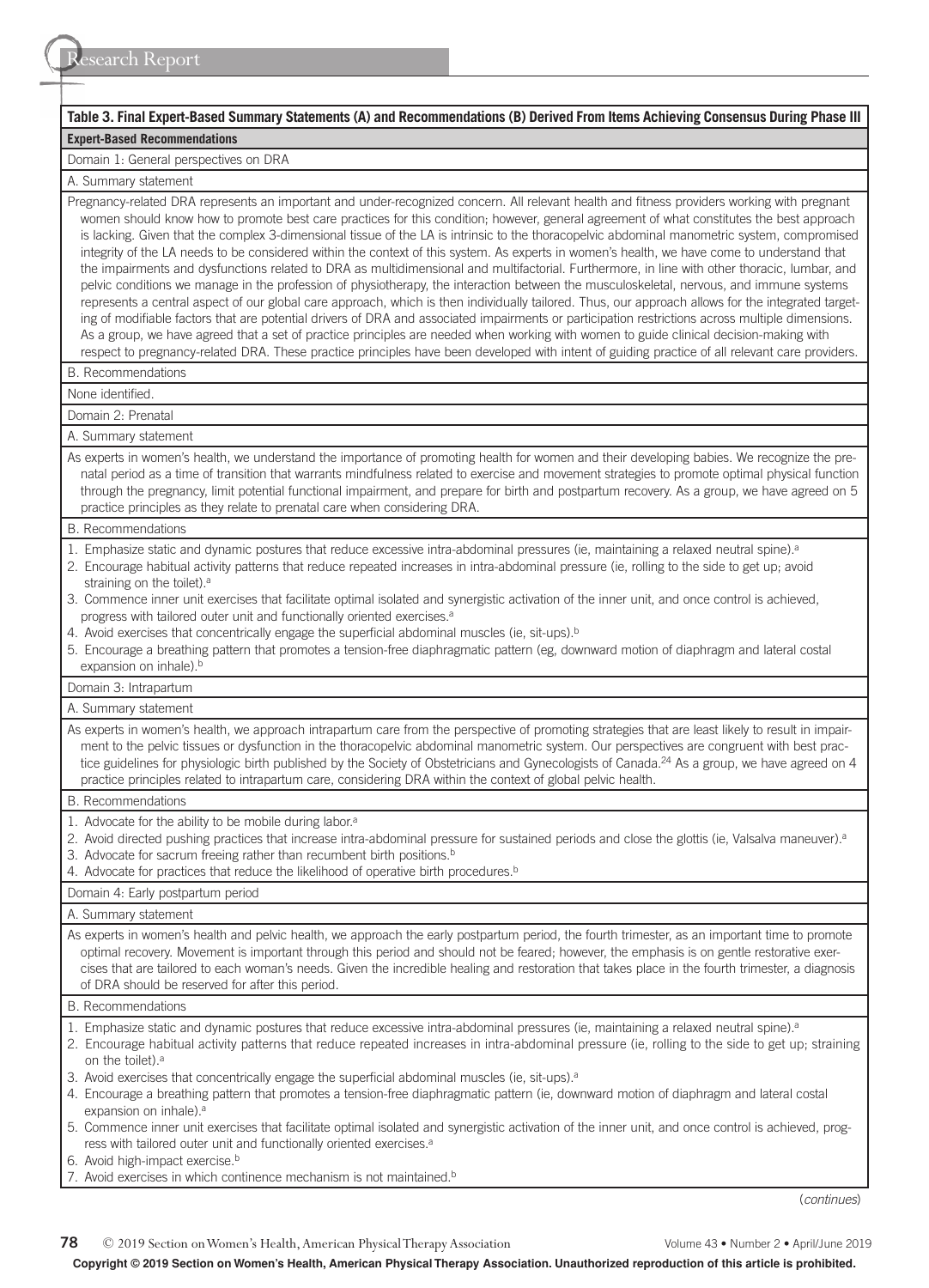#### **Table 3. Final Expert-Based Summary Statements (A) and Recommendations (B) Derived From Items Achieving Consensus During Phase III (***Continued***)**

| <b>Expert-Based Recommendations</b>                                                                                                                                                                                                                                                                                                                                                                                                                                                                                                                                                                                                                                                                                                                                                                                                                                                                                                                                                                                                                                                                                                                                                                                          |  |  |  |  |  |
|------------------------------------------------------------------------------------------------------------------------------------------------------------------------------------------------------------------------------------------------------------------------------------------------------------------------------------------------------------------------------------------------------------------------------------------------------------------------------------------------------------------------------------------------------------------------------------------------------------------------------------------------------------------------------------------------------------------------------------------------------------------------------------------------------------------------------------------------------------------------------------------------------------------------------------------------------------------------------------------------------------------------------------------------------------------------------------------------------------------------------------------------------------------------------------------------------------------------------|--|--|--|--|--|
| Domain 5: Late postpartum                                                                                                                                                                                                                                                                                                                                                                                                                                                                                                                                                                                                                                                                                                                                                                                                                                                                                                                                                                                                                                                                                                                                                                                                    |  |  |  |  |  |
| A. Summary statement                                                                                                                                                                                                                                                                                                                                                                                                                                                                                                                                                                                                                                                                                                                                                                                                                                                                                                                                                                                                                                                                                                                                                                                                         |  |  |  |  |  |
| As experts in women's health, we approach the presence of pregnancy-related DRA from a biopsychosocial perspective, with particular atten-<br>tion to the thoracopelvic abdominal manometric system. Although movement and exercise will be modified to effectively address DRA, it is<br>important that exercise and movement are embraced by women rather than feared. Furthermore, it is important that language emphasizing<br>neuromuscular physiology rather than structure or "gap" is used when working with these women. An evolved understanding of restoring the<br>integrity of the LA does not translate into "closing the gap," as it has been understood in the past. As such, the expert panel does not recom-<br>mend using the popular "Noble technique" or other similar forms of splinted head lifts or crunches to address the complexity of pregnancy-<br>related DRA.                                                                                                                                                                                                                                                                                                                                 |  |  |  |  |  |
| B. Recommendations                                                                                                                                                                                                                                                                                                                                                                                                                                                                                                                                                                                                                                                                                                                                                                                                                                                                                                                                                                                                                                                                                                                                                                                                           |  |  |  |  |  |
| 1. Advocate neutral spine posture and alignment. <sup>a</sup><br>2. Encourage a breathing pattern that promotes a tension-free diaphragmatic pattern (ie, downward motion of diaphragm and lateral costal<br>expansion on inhale). <sup>a</sup><br>3. Encourage optimal body mechanics and motor activation strategies for everyday tasks (ie, pushing stroller, carrying baby). <sup>a</sup><br>4. Encourage habitual activity patterns that reduce repeated increases in intra-abdominal pressure (ie, rolling to the side to get up; straining on<br>the toilet). <sup>a</sup><br>5. Commence inner unit exercises that facilitate optimal isolated and synergistic activation of the inner unit, and once control is achieved,<br>progress with tailored outer unit and functionally oriented exercises. <sup>a</sup><br>6. Correct or modify exercises that cause doming or invagination of the LA. <sup>b</sup><br>7. Approach exercises that concentrically engage the superficial abdominals with caution. <sup>b</sup><br>8. Address contributing pelvic girdle and thoracic movement impairments. <sup>b</sup><br>9. Approach exercises in which continence mechanism is not maintained with caution. <sup>b</sup> |  |  |  |  |  |
| Domain 6: Assessment                                                                                                                                                                                                                                                                                                                                                                                                                                                                                                                                                                                                                                                                                                                                                                                                                                                                                                                                                                                                                                                                                                                                                                                                         |  |  |  |  |  |
| A. Summary statement<br>As experts in women's health, we acknowledge the evolving understanding of pregnancy-related DRA such that measurement of the inter-recti<br>distance does not provide sufficient and meaningful clinically relevant data. Rather, we agree that assessing aspects of the thoracopelvic<br>abdominal manometric system garners a more relevant approach that acknowledges recent advances in clinical research and aligns with our<br>respective clinical experience.                                                                                                                                                                                                                                                                                                                                                                                                                                                                                                                                                                                                                                                                                                                                |  |  |  |  |  |
| B. Recommendations                                                                                                                                                                                                                                                                                                                                                                                                                                                                                                                                                                                                                                                                                                                                                                                                                                                                                                                                                                                                                                                                                                                                                                                                           |  |  |  |  |  |
| 1. Assess generation of tension in LA with voluntary PFM contraction. <sup>a</sup><br>2. Assess pelvic floor function-digital examination or via ultrasound study. <sup>a</sup><br>3. Assess LA at rest via palpation to determine integrity via depth and qualitative assessment of LA. <sup>a</sup>                                                                                                                                                                                                                                                                                                                                                                                                                                                                                                                                                                                                                                                                                                                                                                                                                                                                                                                        |  |  |  |  |  |
| Abbreviations: DRA, diastasis rectus abdominis; LA, linea alba; PFM, pelvic floor muscle.<br><sup>a</sup> Principle rated as first priority by participants.<br><b>Principle rated as secondary priority by participants.</b>                                                                                                                                                                                                                                                                                                                                                                                                                                                                                                                                                                                                                                                                                                                                                                                                                                                                                                                                                                                                |  |  |  |  |  |

of the LA during a voluntary contraction. Although there is scarce evidence on abdominal muscle function in the presence of increased IRD, $\delta$  a recent study by Hills et al<sup>26</sup> in 2018 corroborated poorer trunk function associated with larger IRDs. This suggests that anatomy, structure, and function of the LA, as well as strength and endurance of the abdominal muscles, appear to be relevant to assess and identify dysfunction in DRA. The expert-based recommendations presented in this article support the need to reconsider actual criteria for identifying pathological DRA to acknowledge the anatomical and physiological relationships between the LA and abdominal muscle function, thoracopelvic static and dynamic stability, and breathing patterns.<sup>10,27</sup> This may explain why the final recommendations presented in this study do not address the different measures of IRD, such as calipers or ultrasound imaging, which have been extensively covered in the literature.<sup>28–31</sup> Exploring assessment of other parameters that could be associated with diastasis-related abdominal wall dysfunction appears to be important according to the opinions of the participating experts. What constitutes the most important characteristics of a pathological LA has yet to reach unanimity and as such concepts supporting these recommendations need further exploration.

Many of the established recommendations in this study corroborate with the existing scientific literature. For instance, experts in this study believe and agree that it is important to encourage habitual activity patterns that reduce repeated increases in intra-abdominal pressure. This particular recommendation is concordant with findings by Sperstad et al,<sup>4</sup>

**Copyright © 2019 Section on Women's Health, American Physical Therapy Association. Unauthorized reproduction of this article is prohibited.**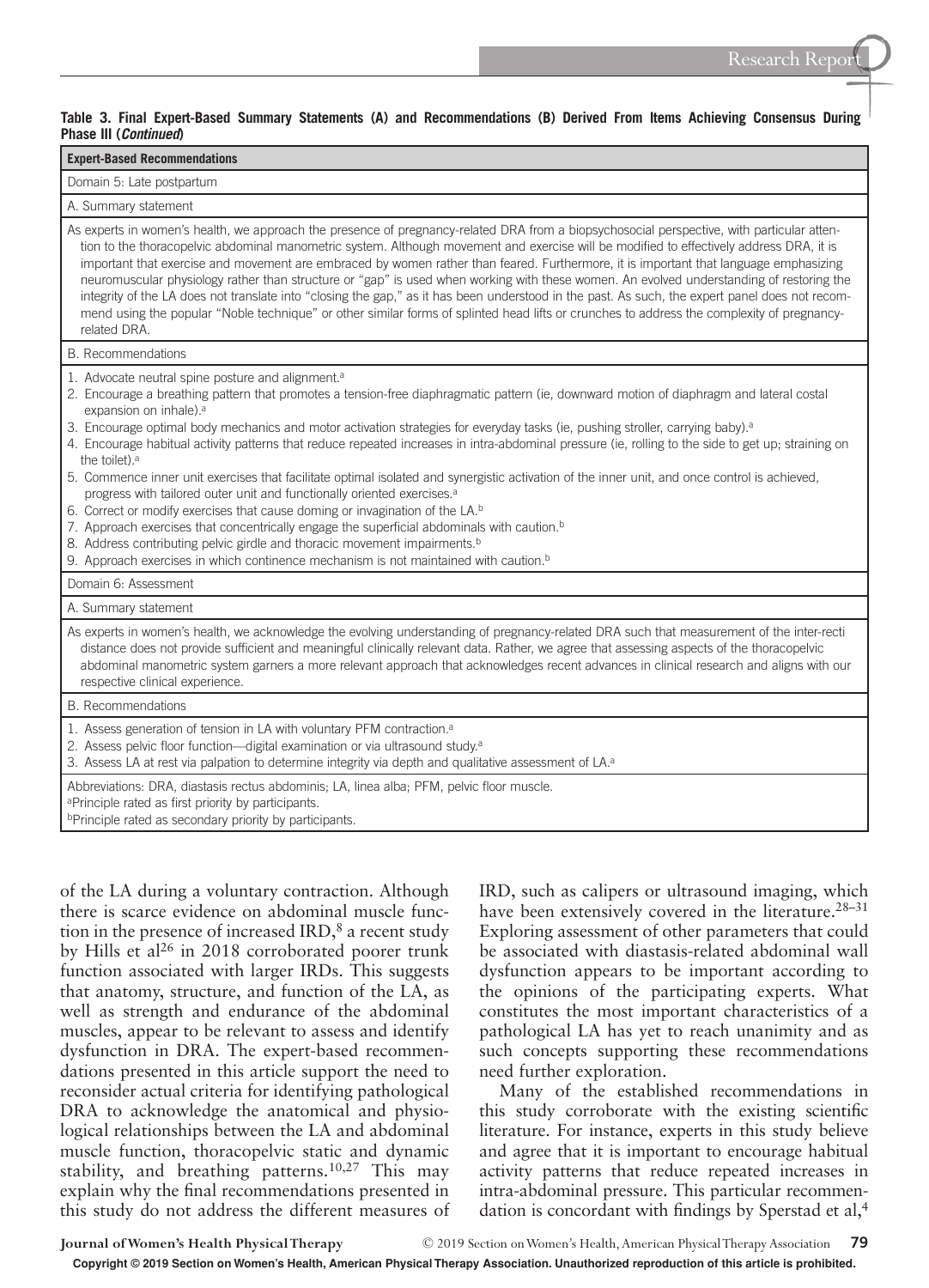where a greater possibility for pregnant women to develop DRA was reported for those heavy lifting more than 20 times per week. In addition, the expert panel in this study agreed with the rehabilitation approach studied by Mesquita et al,  $32$  favoring early inner unit exercises, defined as PFM and transversus abdominis exercises, done postdelivery. Furthermore, participants agreed that when assessing DRA, it was important to appreciate the functional aspect of tension generation through the LA during pelvic floor and transversus abdominis coactivation, which are in accordance with the theories proposed by Lee and Hodges.7

However, some recommendations agreed upon by the experts of this study are not concordant with evidence previously published. For example, participants in this study consider it important that during the late postpartum period, exercise that concentrically engaged the superficial abdominals must be approached with caution and that a lack of tension in the LA during an exercise must be corrected. This opposes the conclusions by Sancho et  $al$ ,  $33$  where the authors suggest achieving reduction in IRD through a small crunch exercise (head and scapula lift), which is a concentric exercise similar to the Noble technique. Participants in this study agreed with a high degree of consensus  $(>90\%)$  that the "Noble technique" was not an appropriate management strategy to use and that pregnancy-related DRA represents more than a "gap" that needs to be narrowed. This perspective does conflict with practice patterns described by women's health physical therapists in the United States in the Keeler et al<sup>13</sup> study and requires testing in an appropriate scientific trial. Canadian experts in this study also believe and agree that abdominal binding should not be recommended as a first-line treatment and should be reserved for use in specific cases. With the rise of waist corsets on the market, systematic binding of the abdomen in postpartum women is questioned by the participants of this study. To date, no randomized controlled trials have investigated the effectiveness of abdominal binding postpartum to address DRA.

The recommendations for the intrapartum phase are currently unsupported by evidence in the scientific literature. Although some of these recommendations were determined by our participants to be of secondary priority, they were possibly established on the basis of the theory of motor coactivation patterns between the PFMs and the abdominal muscles.<sup>34,35</sup> Further research is needed to determine whether there is a relationship between the birthing position, the degree of injury to the PFMs and endopelvic fascia from delivery (tear, avulsion, episiotomy, etc), and abdominal and LA function during postpartum recovery, which currently remains theoretical. Yet, experts were in agreement that these concepts are indirectly

connected and need to be considered holistically when addressing DRA as articulated in Table 3.

Finally, an interesting and unexpected finding was that the experts in this study did not agree on the role of health promotion in the conservative management of pregnancy-related DRA. Activity counseling, nutrition counseling, and sleep counseling were all left as inconclusive statements at the end of phase III. It has been proposed for more than a decade that physiotherapists need to demonstrate and enact clinical competencies that include assessments of health, lifestyle health behaviors, and lifestyle risk factors.<sup>36</sup> Furthermore, this perspective has been substantiated through a recent systematic review confirming that physiotherapists can effectively counsel patients with respect to lifestyle behavior change.<sup>37</sup> Knowledge translation related to the importance of integrating health promotion strategies into physiotherapy conservative management strategies is needed.

The 28 recommendations established by a consensus process among Canadian experts in women's health corroborate many findings presented by Keeler et al.13 Importantly, our results extend these findings by addressing DRA from additional perspectives and by the different perinatal stages. Interestingly, our expert panel was enthusiastic and in agreement that women's health physiotherapists have a clear advocacy role during the intrapartum stage, which was not identified in the study by Keeler et al.13 Finally, an overreaching sentiment reflected within the recommendations highlights our participants' unanimous perspective related to avoiding any language within a recommendation that could potentially prompt fear of movement.

Overall, this study is the first to commence bridging the current evidence-practice gap through a systematic mode of practice-based inquiry. The major limitation of this study relates to the fact that it yields level 5 evidence (expert opinion) and is dependable on the reliability of the participating experts.38 All established consensus-based recommendations require further testing in appropriate research designs to determine efficacy.38 Another potential limitation relates to the relatively low participation rate for phase II. Although phases I and III garnered a high response rate, in phase II, only 11 participants contributed. However, it most likely did not impact the final results as the participants were able to reflect on these items again in phase III. Finally, although we applied methodological procedures to mitigate participant bias, we acknowledge that it was not possible to eliminate all potential bias.

## **CONCLUSION**

This study generated 28 Canadian expert-based recommendations for conservative care of pregnancy-related DRA. Nationally recognized expert physiotherapists